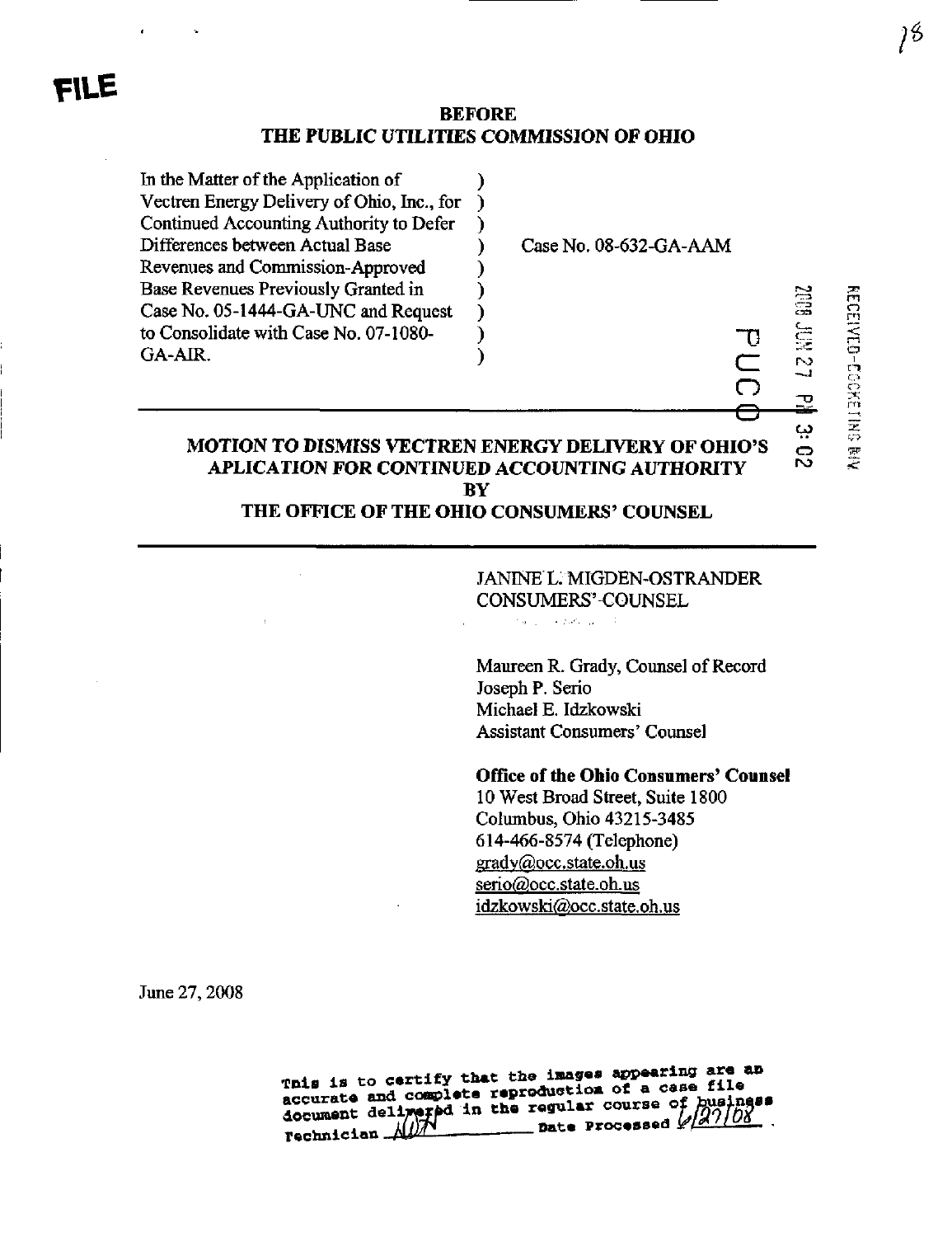#### BEFORE THE PUBLIC UTILTTIES COMMISSION OF OHIO

 $\mathcal{E}$ 

℩

In the Matter of the Application of  $\mathcal{F}$ Vectren Energy Delivery of Ohio, Inc., for  $\mathcal{F}$ Continued Accounting Authority to Defer Differences between Actual Base ) Revenues and Commission-Approved ℩ Base Revenues Previously Granted in Case No. 05-1444-GA-UNC and Request ) to Consolidate with Case No. 07-1080- ) GA-AIR. ).

Case No. 08-632-GA-AAM

## MOTION TO DISMISS VECTREN ENERGY DELIVERY OF OHIO'S APLICATION FOR CONTINUED ACCOUNTING AUTHORITY **BY** THE OFFICE OF THE OHIO CONSUMERS' COUNSEL

The Office of the Ohio Consumers' Counsel ("OCC"), on behalf of all the approximately 293,000 residential utility consumers of Vectren Energy Defivery of Ohio, Inc. ("VEDO" "Vectren" or "the Company") moves the Public Utihties Commission ("PUCO" or "Commission") to dismiss Vectren's Application for Continued Accounting Authority, so as to prevent unjust increases in the rates that consumers pay for natural gas service. There are several grounds for OCC's motion. First, Vectren is seeking an increase in rates that is prohibited under Ohio law. Second, through the accounting proposes, Vectren will be able to continue its unlawful alternative regulation plan<sup>1</sup> while remaining subject to rate of retum regulation, in violation of R.C. 4929.01(A) et seq. Third, the application to extend the accounting approved by the Commission in Case No. 05-1444-GA-UNC should be rejected because the doctrine of res judicata should

 $1$  For the reasons set forth in OCC's Application for Rehearing, filed July 27, 2007, in Case No. 05-1444-GA-UNC, the approval of VEDO's altemative rate plan was unlawful. OCC's Application for Rehearing (and the Coalition's) was granted "for fiirther consideration of the matters specified in the apphcations for rehearing," but no Entry on Rehearing has been issued.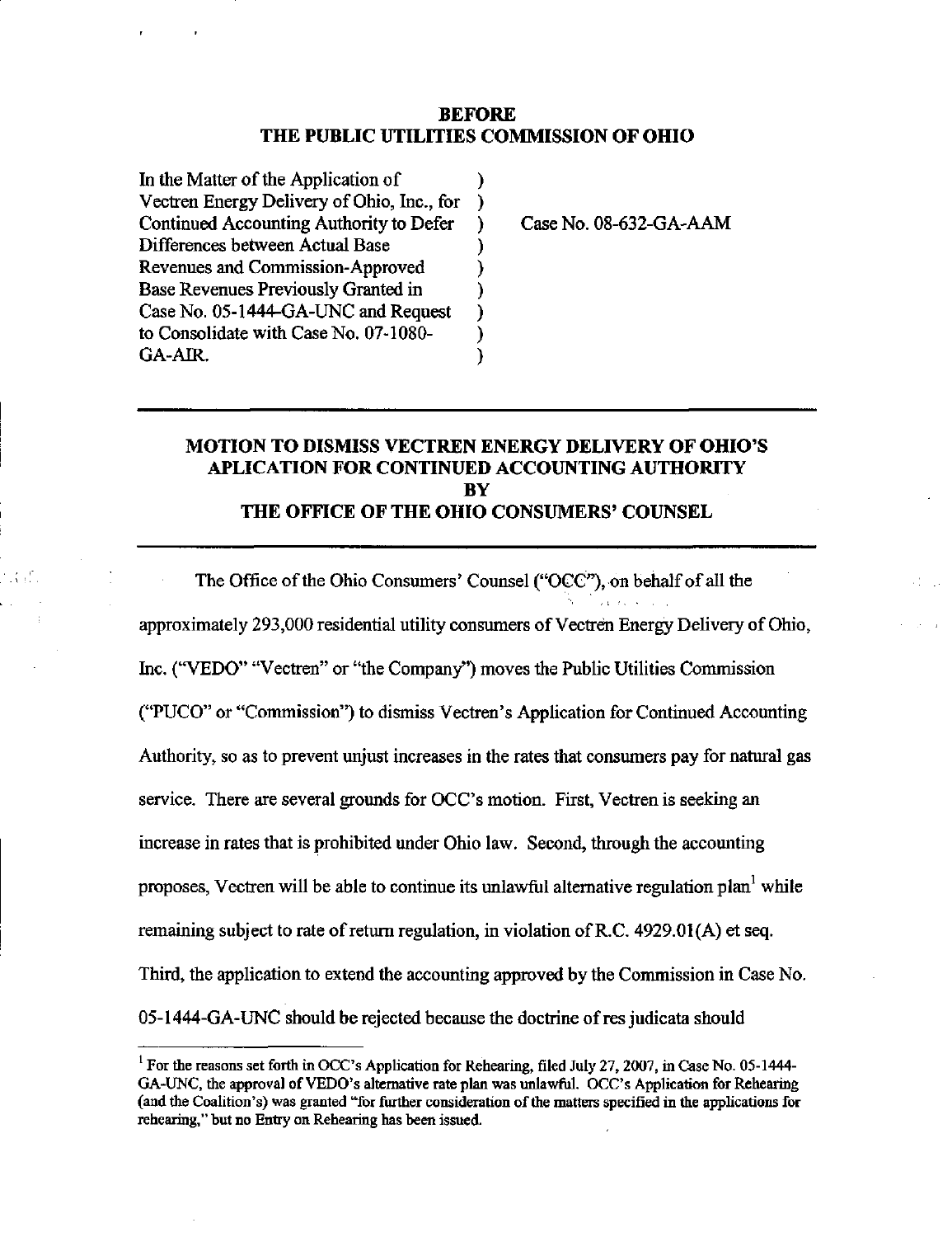preclude Vectren from overturning the Commission's Supplemental Opinion and Order which permitted the deferral accounting only through September 30, 2008. Finally, Vectren's application should be dismissed because Vectren failed to seek the appropriate relief from the Supplemental Opinion and Order which set the deferral period. Under R.C. 4903.10 (as well as Ohio Adm. Code 4901-1-35 (A)) it was incumbent upon Vectren to file an application for rehearing for relief from the Supplemental Opinion and Order. It failed to do so.

The reasons for granting OCC's Motion to Dismiss are further set forth in the attached Memorandum in Support.

ri - Pingalo a na karibana na karibana.<br>Manazarta 地名雅克利地名

i Ja

Respectfully submitted,

JANINE L. MIGDEN-OSTRANDER CONSUMERS'COUNSEL

Maure ROGrady, Counsel of Record

Josenh P⁄Serio Michael E. Idzkowski Assistant Consumers' Counsel

Office of the Ohio Consumers' Counsel 10 West Broad Street, Suite 1800 Columbus, Ohio 43215-3485 614-466-8574 (Telephone) [grady@occ.state.oh.us](mailto:grady@occ.state.oh.us)  [serio@occ.state.oh.us](mailto:serio@occ.state.oh.us)  [idzkowski@occ.state.oh.us](mailto:idzkowski@occ.state.oh.us)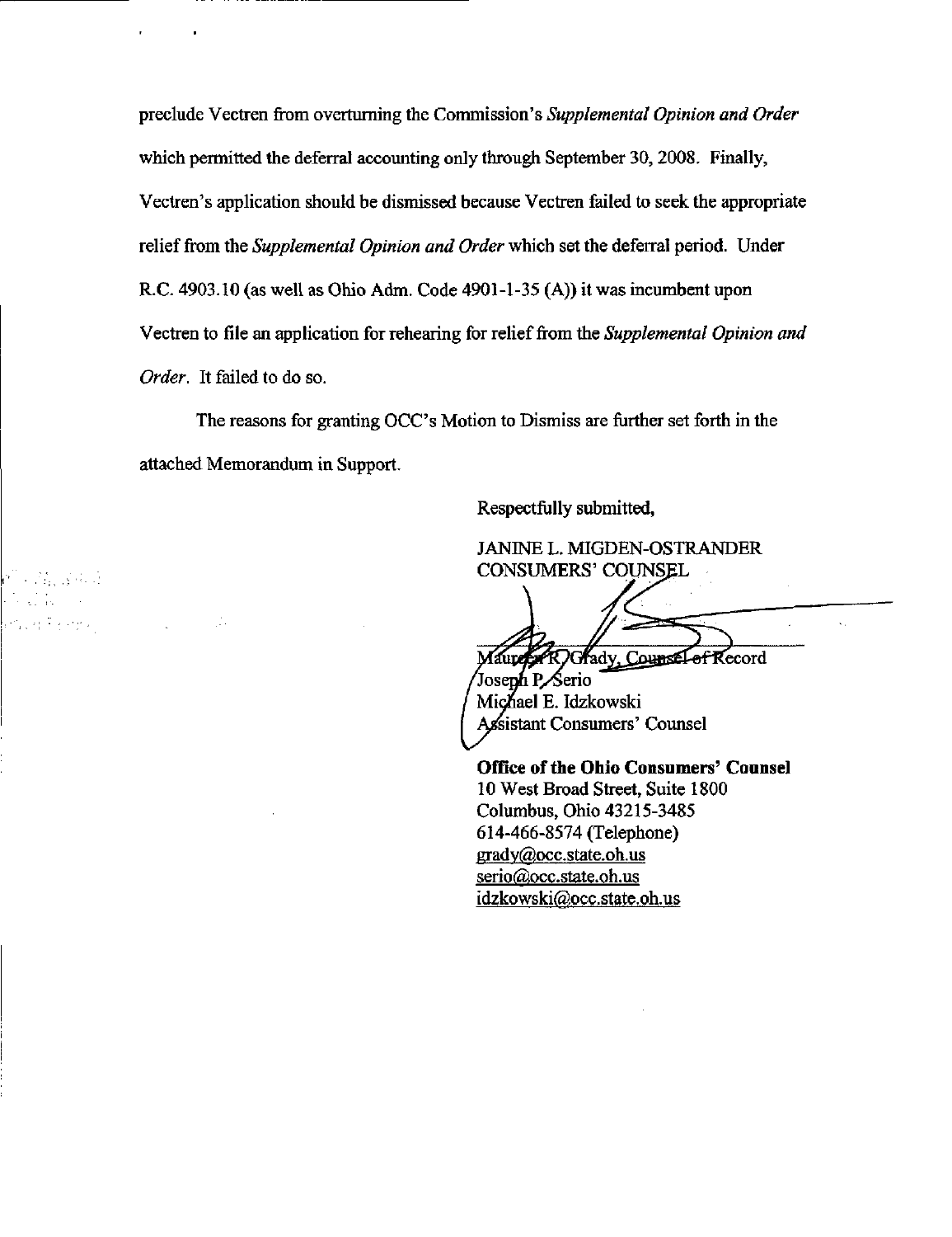# TABLE OF CONTENTS

 $\mathcal{A}^{\text{max}}_{\text{max}}$  and  $\mathcal{A}^{\text{max}}_{\text{max}}$ 

 $\hat{\beta}_N$ 

 $\sim 100$ 

 $\hat{\vec{r}}$ 

# PAGE

 $\sim$   $\sim$ 

 $\label{eq:1} \frac{\partial \phi_{\mu\nu}}{\partial \phi_{\mu\nu}} = \frac{\partial \phi_{\mu\nu}^2}{\partial \phi_{\mu\nu}}$ 

|                                                 | I.  |                                                                                                                                                                                                                                                                           |
|-------------------------------------------------|-----|---------------------------------------------------------------------------------------------------------------------------------------------------------------------------------------------------------------------------------------------------------------------------|
|                                                 | Π.  |                                                                                                                                                                                                                                                                           |
|                                                 | Ш.  |                                                                                                                                                                                                                                                                           |
|                                                 |     | Vectren is Seeking a Rate Increase That is Prohibited by Ohio's<br>A.                                                                                                                                                                                                     |
|                                                 |     | В.<br>Through the Accounting Changes Vectren Proposes, it Will be<br>Able to Continue its Alternative Regulation Plan While Remaining<br>Subject to Rate of Return Regulation, in Violation of R.C.                                                                       |
|                                                 |     | C.<br>Under the Doctrine of Res Judicata, Vectren Should be Precluded<br>from Relitigating the Length of the Deferral Period Since That<br>Issue Was Fully Litigated in Case No. 05-1444-GA-UNC and the<br>Parties to the Proceeding are Identical to the Case at Bar. 10 |
| $\mathbb{Q}_{\xi_1} \subset \mathbb{Q}_{\xi_1}$ |     | Vectren's Application Should be Denied Because Vectren Failed<br>D.<br>to Properly Seek Appropriate Relief from the Supplemental<br>Opinion and Order by Means of an Application for Rehearing11                                                                          |
| $\mathcal{O}(p)$ , and $\mathcal{O}(p)$         | IV. |                                                                                                                                                                                                                                                                           |
|                                                 |     |                                                                                                                                                                                                                                                                           |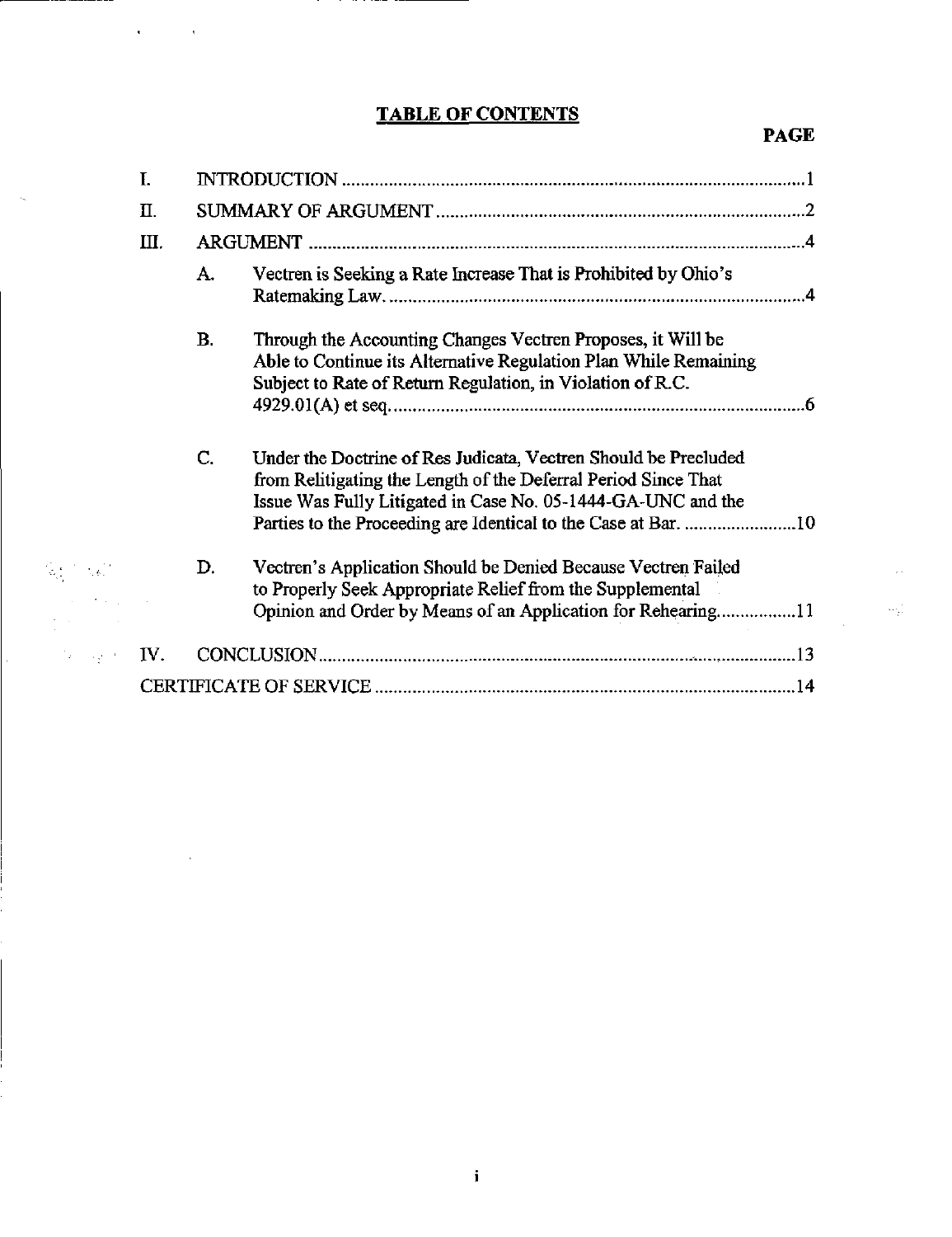#### BEFORE THE PUBLIC UTILITIES COMMISSION OF OHIO

λ

 $\mathcal{C}$ ) J. Y )  $\mathcal{E}$ ì

In the Matter of the Application of Vectren Energy Delivery of Ohio, Inc., for  $\lambda$ Continued Accounting Authority to Defer Differences between Actual Base Revenues and Commission-Approved Base Revenues Previously Granted in Case No. 05-1444-GA-UNC and Request to Consolidate with Case No. 07-1080- GA-AIR.

Case No. 08-632-GA-AAM

### MEMORANDUM IN SUPPORT OF OCC'S MOTION TO DISMISS

#### I. INTRODUCTION

Vectren is seeking PUCO approval to continue the accounting mechanism  $\hat{G}$  . approved by the Commission in Case No. 05-1444-GA-UNC, which Vectren perceives as a way to track revenues (not authorized in tariffs) in order to later collect those revenues from customers. It is in the context of the current rate case that Vectren is seeking to collect these deferred revenues from customers, which total as much as \$5,152,231 (and will be more if the PUCO approves Vectren's application).

Under the accounting approved in Case No. 05-1444-GA-UNC, Vectren was permitted to defer the difference between the actual base revenues (weather normalized) experienced and the "adjusted order granted base revenues." The "adjusted order granted base revenues" refer to the revenues approved in Vectren's last general rate case, Case No. 04-571-GA-AIR, adjusted to reflect changes in the number of customers from the levels reflected in that case. The deferrals were approved through September 30,2008. The Commission also approved the collection of the deferrals from customers through a

 $\mathbf{1}$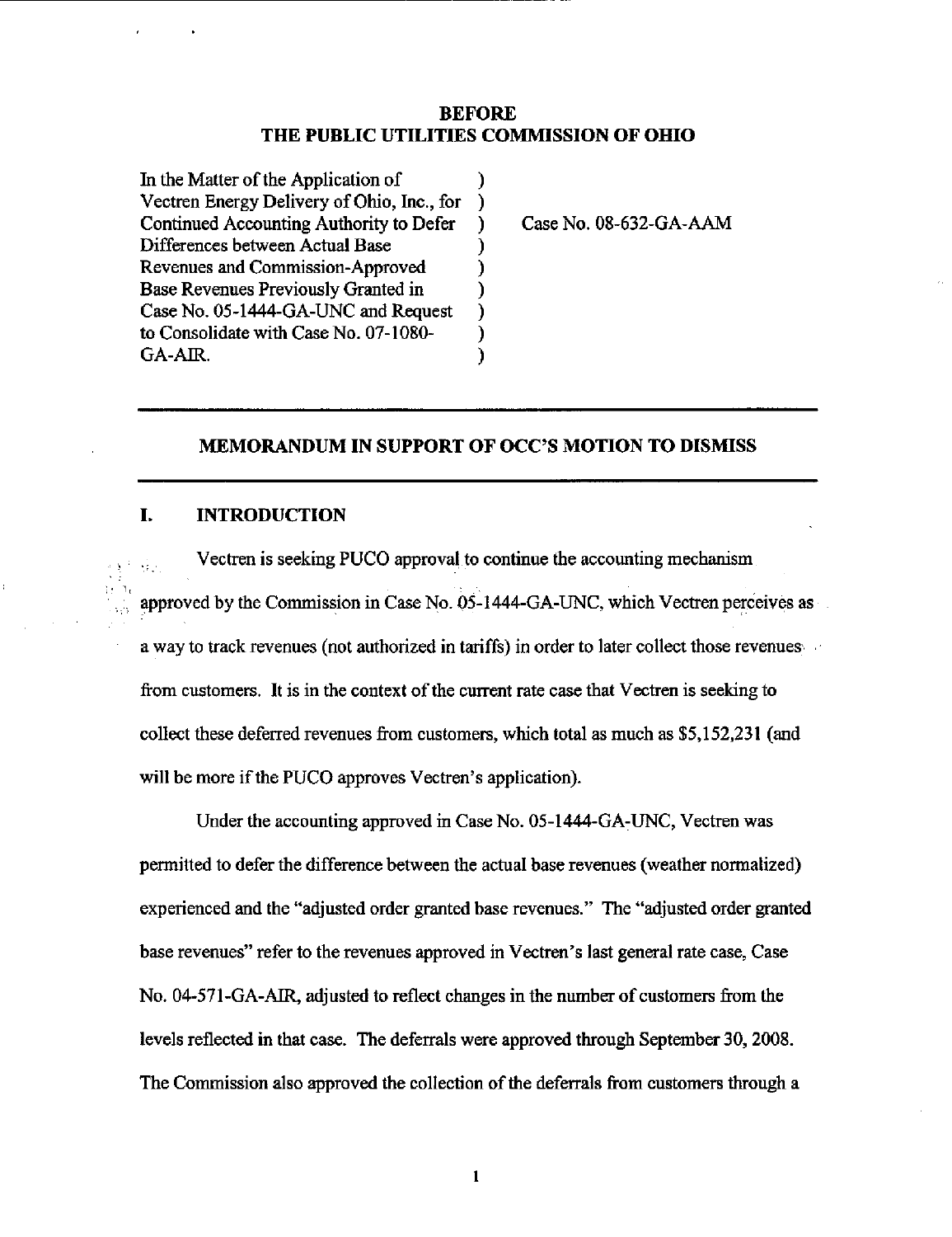mechanism called a sales reconciliation rider ("SRR") in conjunction with Vectren's altemative rate plan. The SRR was set initially at zero and the tariffs for the SRR were approved. The initial rate for the SRR was to be filed as part of an application to increase rates under R.C. 4909.18. That application is presently before the Commission as Case NO.07-1080-GA-AIR.

In Case No. 07-1080, Vectren is seeking to set the initial rate for the SRR and to collect the deferred revenues from customers. Vectren proposes to collect two years (plus additional months by extending the deferrals) worth of deferrals through a one-year rider. It has redesignated the rider as Sales Reconciliation Rider-A, Vectren is seeking to collect from residential customers at least \$5,152,231 that represents two years of deferrals permitted in Case No. 05-1444-GA-UNC. $^2$ 

### IL SUMMARY OF ARGUMENT

Vectren's application is unlawful because the deferred accounting facilitates an unlawful increase to customers' utility rates that is prohibited by law. It should be rejected and customers should be protected by the Commission from this unlawful increase for a number of reasons. First, if the deferral accounting is continued as requested in its application, then revenues will be sought from customers to cover the extended deferral period. The original deferral period began October 2006 and was to run two years and represents revenues that were not collected from customers from October 1,2006 through September 30,2008. Now Vectren requests that the Commission extend the deferral period until the date on which rates set in its rate case become effective. Vectren has proposed to collect these deferred revenues from its

 $<sup>2</sup>$  If the Commission approves Vectren's application to extend the deferral accounting, even more deferrals</sup> will be collected from Vectren's customers.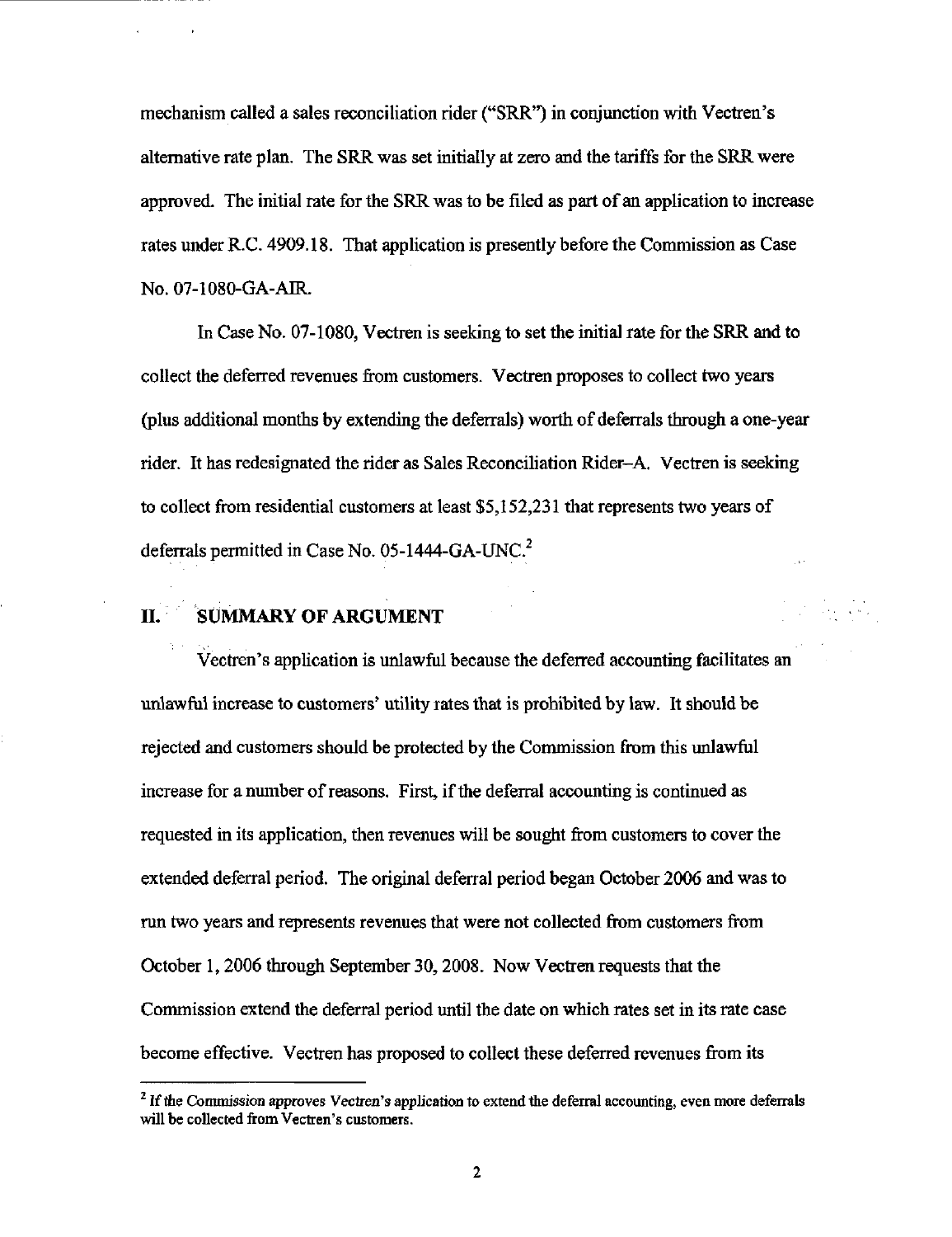customers in its rate case application. This amounts to an unlawful rate increase under Ohio law.

Second, Vectren proposes to continue its unlawful altemative regulation plan while remaining subject to rate of retum regulation. This violates R.C. 4929.01(A) et seq. which requires an alternate, not dual, regulatory scheme.

Third, the doctrine of res judicata should be applied to preclude Vectren from reopening the PUCO's decision in Case No, 05-1444-GA-UNC. That PUCO decision permitted deferrals for a two-year period only, consistent with a pilot approach and subject to future review by the parties and the Commission during that period. Vectren's application would extend the deferral period until the date on which rates set in its current rate case become effective. This contravenes the earlier decision of the PUCO and upsets, to Vectren's favor, the delicate balance in the rate-setting process that the General Assembly intends to exist between customers and utilities.

Finally, in filing an application to change the deferral accounting period, the Company failed to seek the appropriate relief from the Supplemental Opinion and Order which set the deferral accounting period. Relief from the Supplemental Opinion and Order should have been sought through an application for rehearing as required under R.C. 4903.10. Vectren's failure to timely apply for rehearing on the deferral period cannot be cured by its application when the Revised Code (and the Administrative Code) clearly provides that an apphcation for rehearing is the exclusive rehef from an opinion and order of the PUCO.

3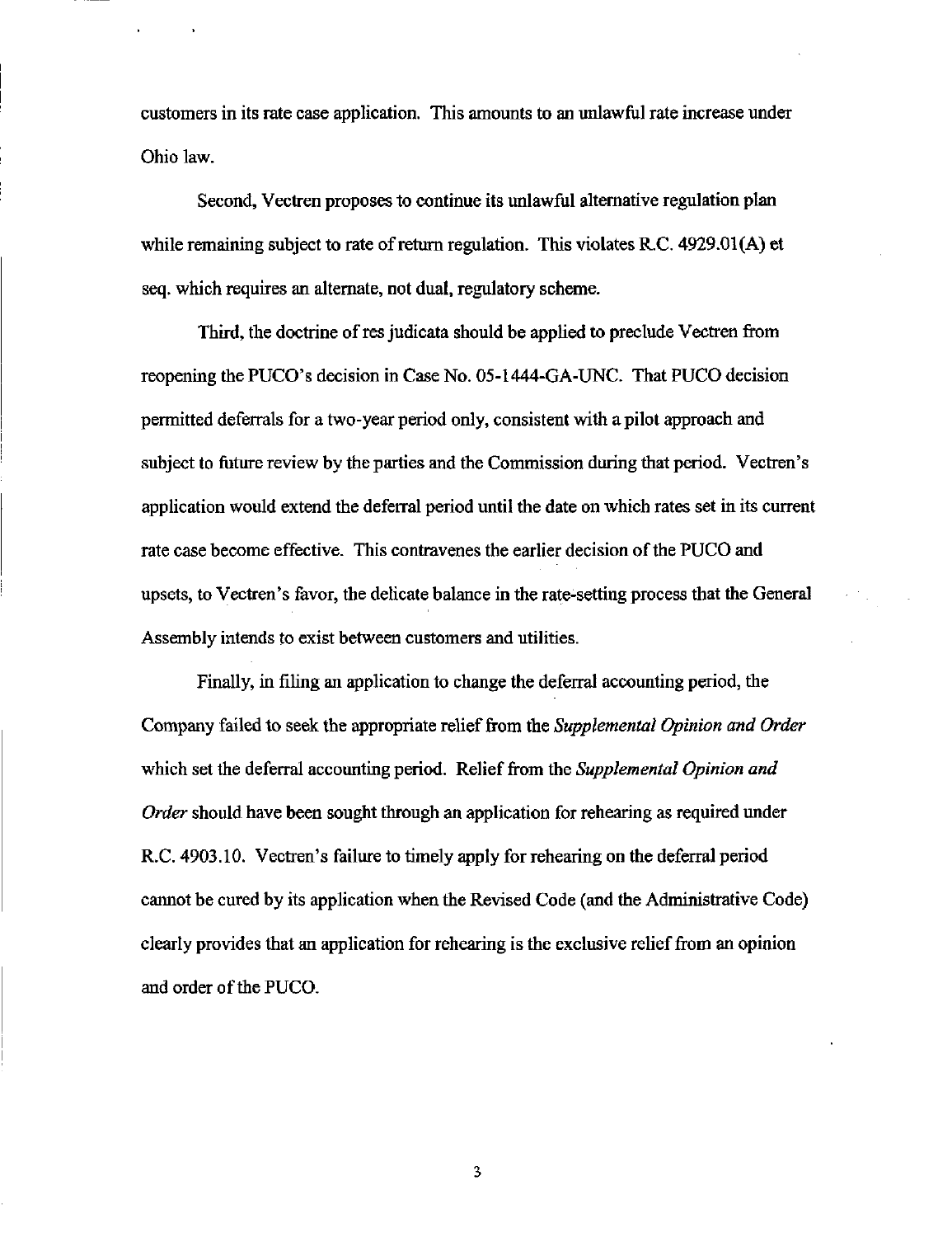#### IIL ARGUMENT

### A. Vectren is Seeking a Rate Increase That is Prohibited by Ohio's Ratemaking Law.

Vectren is deferring and booking the revenue differential between the actual base revenues that it collected and the revenues approved from its preceding rate case, Case No. 04-571-GA-AIR, starting October 1,2006. The accounting application filed here would extend the period for the deferrals, and would increase the revenues to be collected from its customers in the current rate case, Case No. 07-1080-GA-AIR.

Vectren can only book these deferrals if it has "reasonable assurance" that the deferrals will be collected from customers, which underscores that this case is about ratemaking and not just accounting. $<sup>3</sup>$  Indeed, in its rate case, Vectren proposes to collect</sup> these deferred revenues — revenues not collected from customers during the period of October 2006 through the rate effective period — in this rate case. But these revenues do not fit the ratemaking formula for the pending rate case, under Ohio law. For example, the test period in Vectren's current rate case is the twelve months ended May 31,2008. The deferred revenues are not associated with the test period and thus are not permitted for inclusion in ratemaking, under Ohio law.

In its Supplemental Opinion and Order, the Commission took an additional step that reinforced its earlier ruling (in the September 13, 2006 Opinion and Order<sup>4</sup>) by allowing Vectren to retroactively recover revenues that were not collected from

 $3$  See FASB 71, par. 9.

<sup>&</sup>lt;sup>4</sup> In the Matter of the Application of Vectren Energy Delivery of Ohio, Inc. for Approval, Pursuant to Revised Code Section 4929.11 of a Tariff to Recover Conservation Expenses and Decoupling Revenues Pursuant to Automatic Adjustment Mechanisms and for Such Accounting Authority as may be Required to Defer Such Expenses and Revenues for Future Recovery Through Such Adjustment Mechanisms, Case No. 05-1444-GA-UNC, Opinion and Order (Sept. 13, 2006).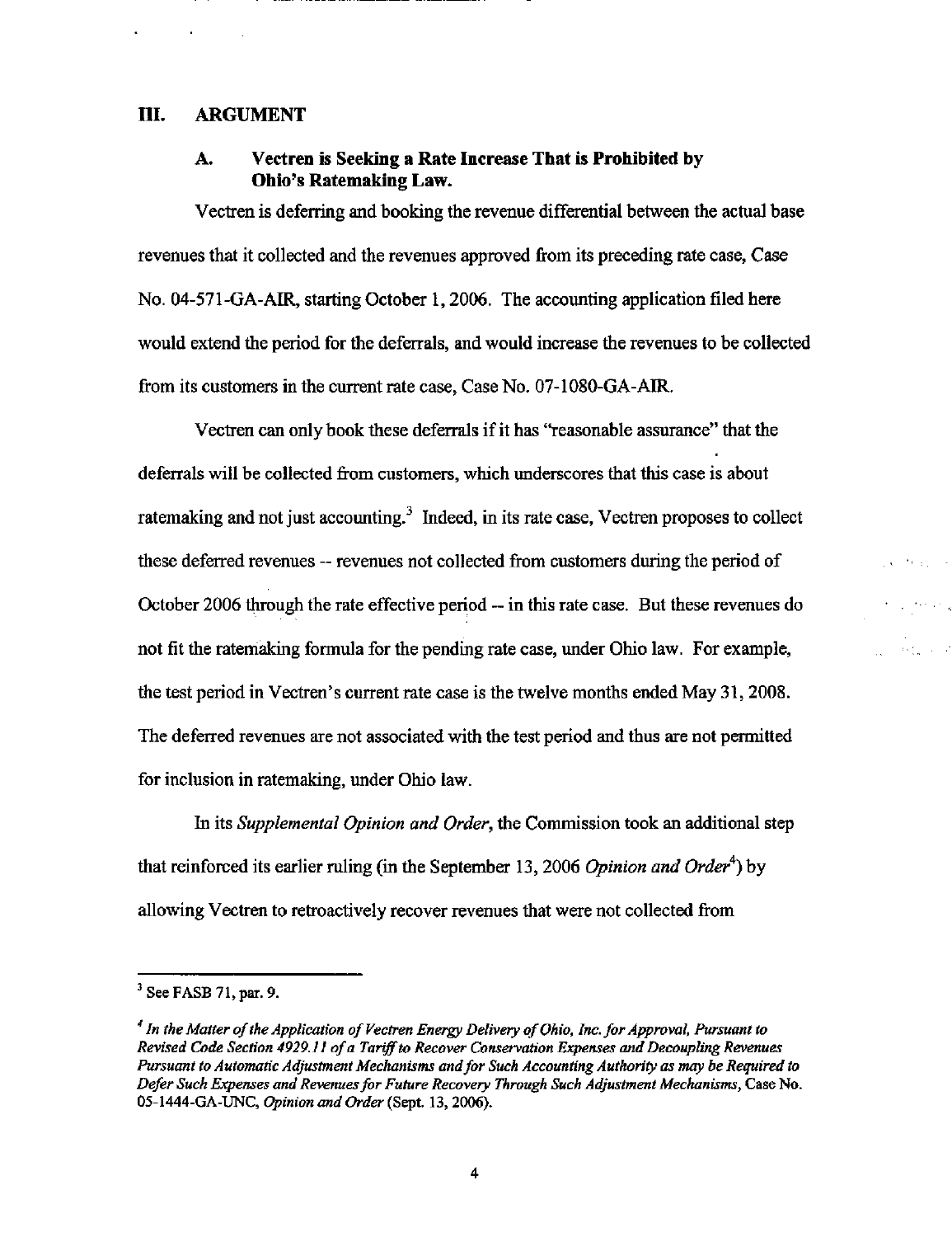customers, as anticipated, because customer usage was less than projected by Vectren in its last rate case. "Vectren has authority, pursuant to the altemative rate plan approved in this Supplemental Opinion and Order, to recover all deferrals made pursuant to the accounting treatment approved by the Commission by Entry dated January 10, 2007. $^{55}$ Now the Company is seeking to extend the deferrals beyond the two-year period allowed, further exacerbating the retroactive rate increase that is being sought from customers in Vectren's present rate case.

The effect of continuing the deferrals is that rates set in Vectren's current rate case will be retroactively increased to customers. Vectren seeks to collect the deferred revenues, through rates in its present rate case, that relate back to the approved rates in its former rate case. Morever, the revenues being sought by this application go back to the order issued in Case No. 04-571-GA-AIR, representing revenues that were not received from customers, yet were factored into the rate increase granted.

The Commission is without authority to approve retroactive increases. KECO Industries v. Cincinnati & Suburban Bell Telephone Co. (1957), 166 Ohio St. 254. It is not permitted in R.C.  $4909.15$ ,  $4909.18$ , or under  $4929.05$ . To do so would be outside the scope of the Commission's authority, given that "[t]he commission, as a creature of statute, may exercise only that jurisdiction conferred upon it by statute." Canton Storage v. PUCO (1995), 72 Ohio St.3d 1, 5; Columbus S. Power Co. v. Public Util. Comm. (1993), 67 Ohio St.3d 535, 537. The Commission should not allow a continuation of the

 $<sup>5</sup>$  Supplemental Opinion and Order at 28. OCC applied for rehearing of the Supplemental Opinion and</sup> Order, on this and other grounds, and on Aug. 22, 2007 the Commission granted OCC's Application for Rehearing "We believe that sufficient reason has been set forth by OCC and the Coalition to warrant further consideration of the matters specified in the applications for rehearing." Entry on Rehearing at 4 (Aug. 22, 2007). Nine months have passed since the Commission's *Entry on Rehearing* and no additional rehearing has been held, nor has an additional Entry been issued. The lack of a final order in that case has denied OCC the opportunity to appeal the underlying PUCO Order.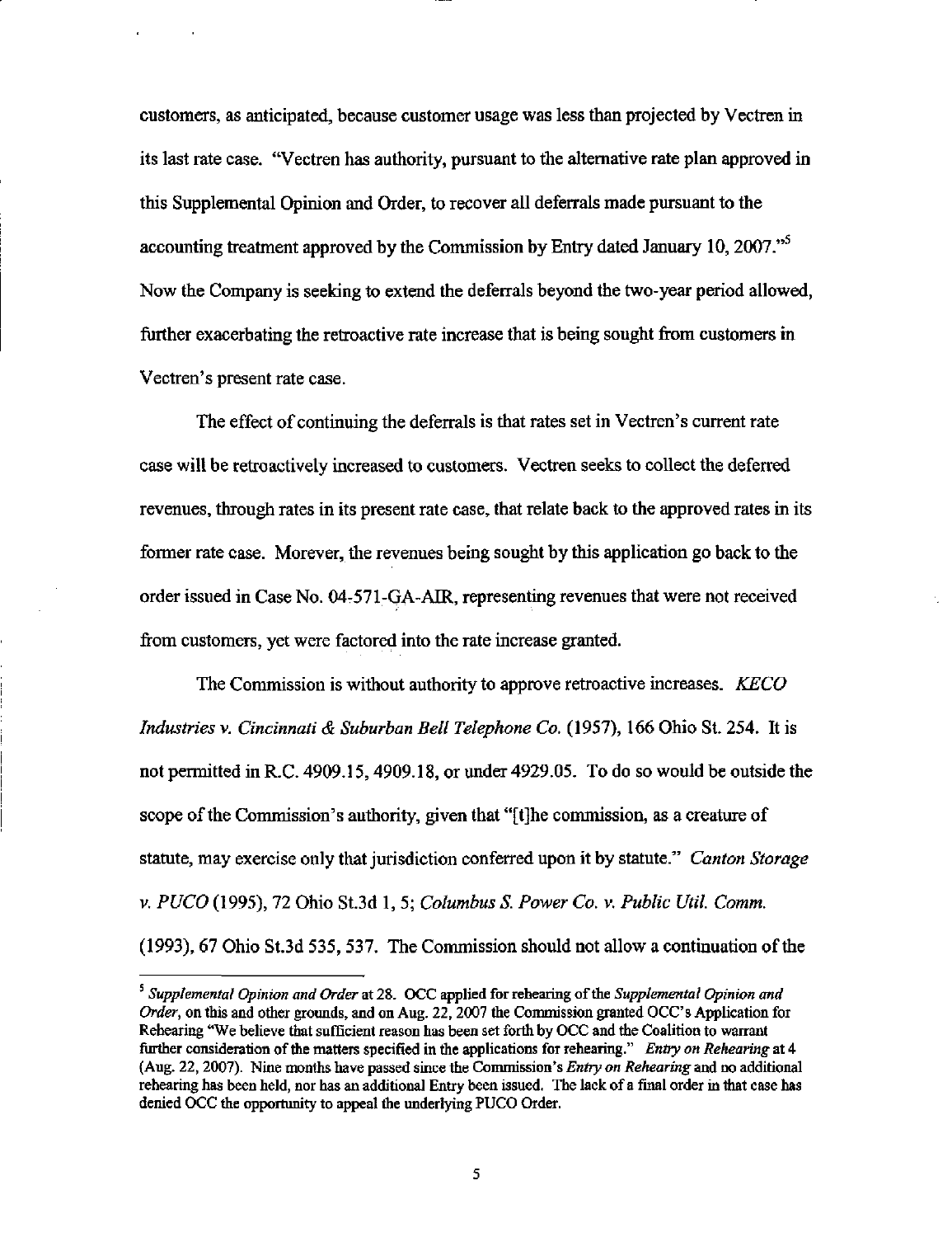unlawful deferrals initially authorized in its September 13, 2006 Opinion and Order and reaffirmed in its Supplemental Opinion and Order.

# B. Through the Accounting Changes Vectren Proposes, it Will be Able to Continue its Altemative Regulation Plan While Remaining Subject to Rate of Return Regulation, in Violation ofRC. 4929.01(A) Et Seq.

In its September 13, 2006 Opinion and Order in Case No. 05-1444-GA-UNC, the Commission approved the deferral of the revenue differential which was the basis for Vectren to book the deferrals as revenues. $<sup>6</sup>$  This is the accounting necessary to</sup> implement the sales reconciliation rider which will be used to collect increased rates from residential customers in Vectren's current rate case. The sales reconciliation rider is a crucial component of Vectren's alternative rate plan. The alternative regulation plan is not functional unless the deferrals of the revenue differential are recognized from an accounting (and ratemaking) perspective. Vectren's request here is to permit the deferral accounting to continue.

Thus, the deferral accounting is based upon the notion that the Commission has authority to implement Vectren's altemative rate regulation plan. It does not, as OCC explained in its June 27, 2007 Application for Rehearing and will further explain below.

The Commission's Supplemental Opinion and Order (and its September 13, 2006 Opinion and Order) contravenes the altemative regulatory scheme established under Chapter 4929 of the Revised Code. R.C. 4929.01 (A) et seq. permits natural gas

 $<sup>6</sup>$  In the Matter of the Application of Vectren Energy Delivery of Ohio, Inc. for Approval, Pursuant to</sup> Revised Code Section 4929.11 of a Tariff to Recover Conservation Expenses and Decoupling Revenues Pursuant to Automatic Adjustment Mechanisms and for Such Accounting Authority as may be Required to Defer Such Expenses and Revenues for Future Recovery Through Such Adjustment Mechanisms, Case No. 05-1444-GA-UNC Opinion and Order (Sept. 13, 2006).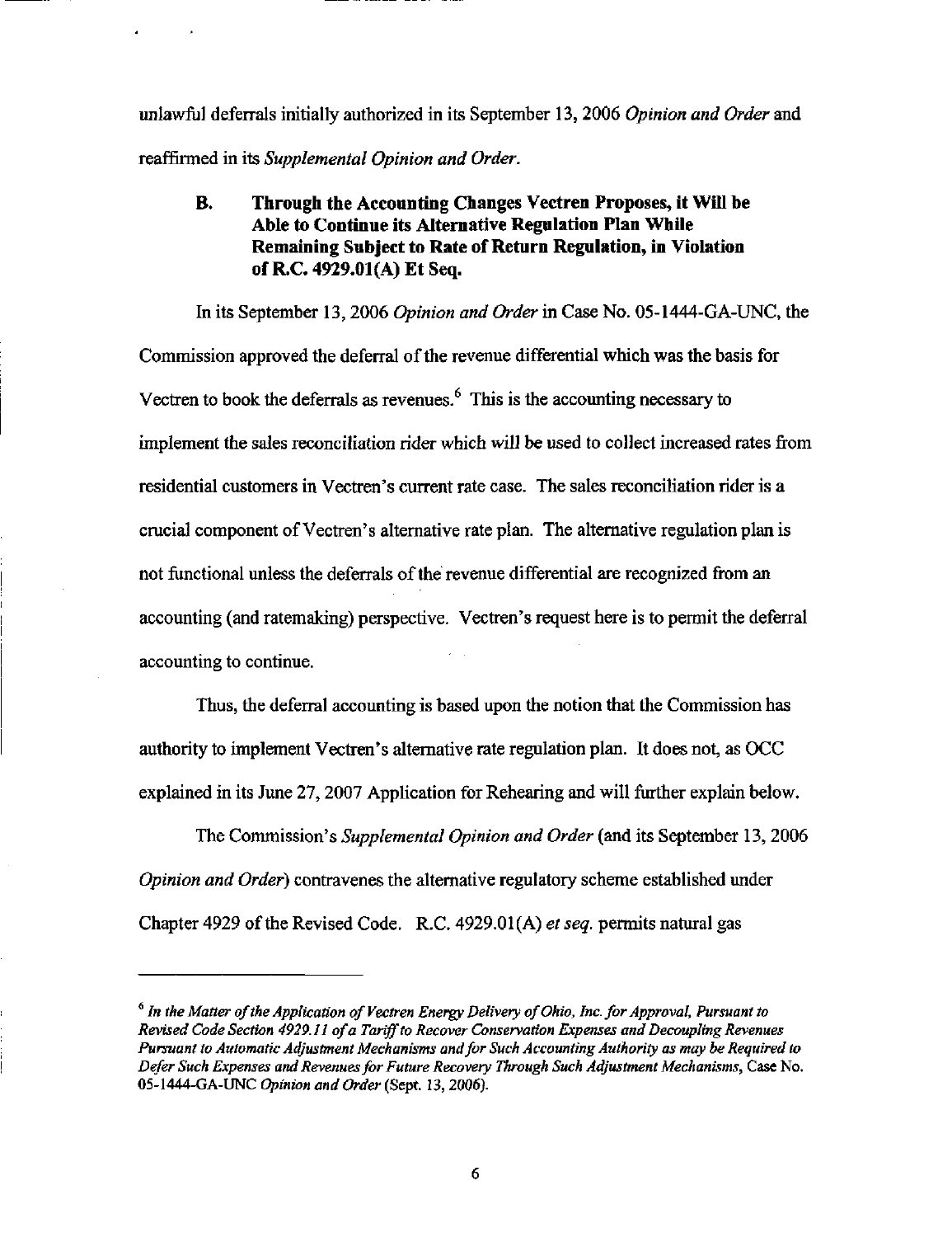companies to file a "method, alternate to the method of section 4909.15 of the Revised Code, for establishing rates and charges."<sup>7</sup> Vectren's alternative regulatory filing approved in the Supplemental Opinion and Order encompasses a scheme whereby Vectren is simultaneously subject to both rate of retum regulation (per Case No. 04-571- GA-AIR) and altemative rate regulation.

A dual regulatory scheme, where utilities are allowed the opportunity to earn their rate of retum under R.C. 4909.15, in addition to allowing other opportunities for collecting charges from customers under Chapter 4929, is clearly not contemplated by the plain language of the statute. Under R.C. 4929.01(A), an alternative rate plan is defined as "a method, alternate to the method of section 4909.15 of the Revised Code for establishing rates and charges" (emphasis added).

According to R.C. 1.42 "words and phrases shall be read in context and construed according to the rules of grammar and common usage." "Alternate" and "altemative" are not terms that have acquired a technical or specialized meaning.<sup>8</sup> Hence, they must be defined by how they are commonly used. "Altemative" is defined as "a proposition or situation offering a choice between two or more things only one of which may be chosen" or "an opportunity for deciding between two or more courses or propositions."<sup>9</sup>

 $^7$  R.C. 4929.01(A).

 $<sup>8</sup>$  Even if it is argued that these terms have a technical meaning, it is clear that the PUCO itself has</sup> construed the technical meaning consistent with common usage. See In the Matter of the Application of Cincinnati Bell Telephone Company for Approval of an Altemative Form of Regulation Pursuant to Chapter 4901:1-04. Ohio Administrative Code, Case No. 04-720-TP-ALT, Finding and Order at 13 (June 30, 2004), citing its findings in In the Matter of the Commission Ordered Investigation of an Elective Alternative Regulatory Framework for Incumbent Local Exchange Companies. Case No. 00-1532-TP-COI, Opinion and Order at 27 (Dec. 6, 2001).

<sup>&</sup>lt;sup>9</sup> Merriam-Webster 2006-2007.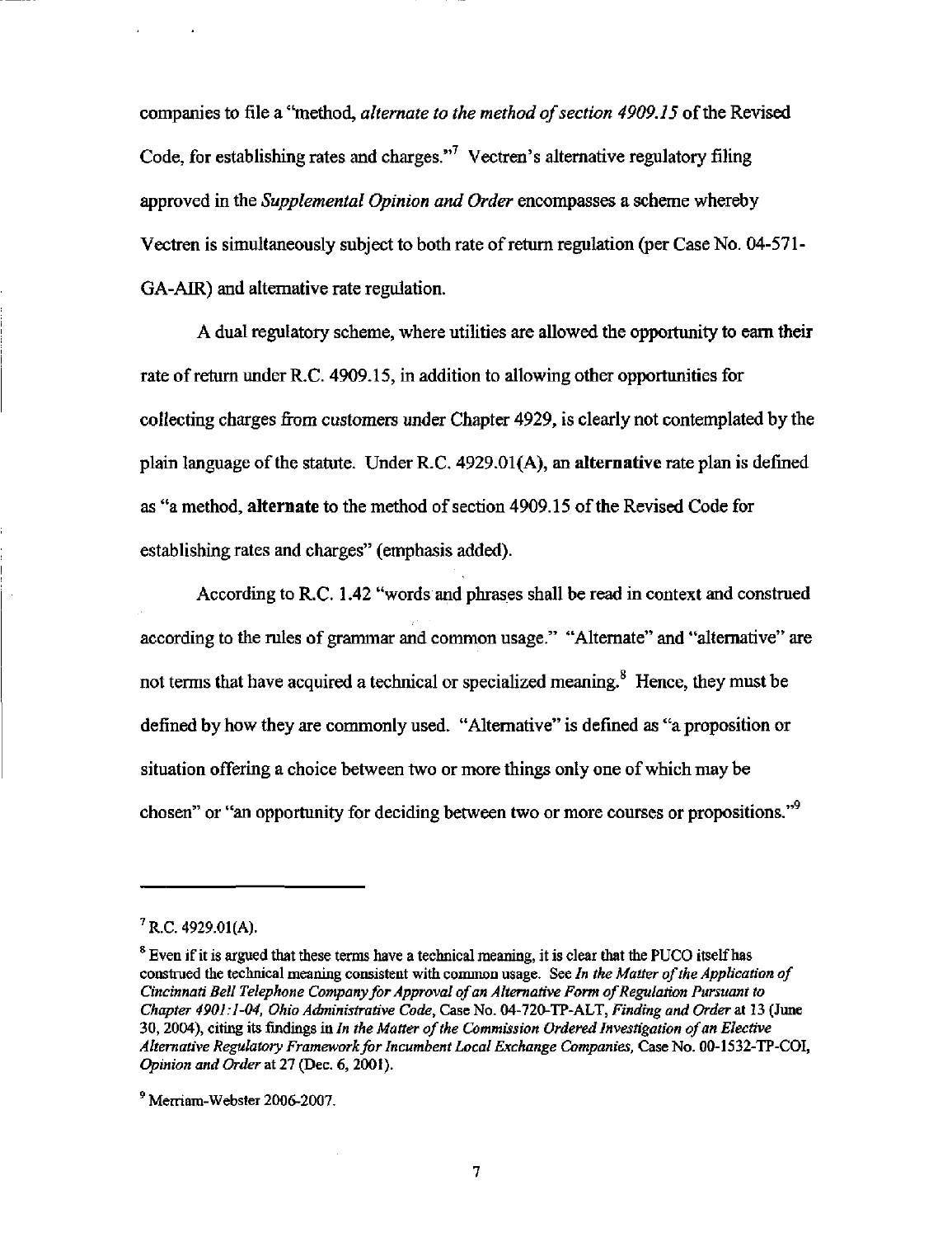Thus the General Assembly's choice of words -"alternative" and "altemate"- in R.C. 4929.01(A) supports OCC's argument that the statute does not permit dual regulation.

The gas alternative regulation statutes were enacted with the 1996 passage of Amended Substitute House Bill 476 of the  $121<sup>st</sup>$  General Assembly. Almost a year later, the Commission adopted rules to enable House Bill  $476$ .<sup>10</sup> In enacting those rules the Commission responded to the gas companies' arguments that the Act did not require any commitments from those filing an altemative rate plan. In doing so the Commission described the altemative plans as a "move away from rate of return/rate base regulation" and found \*the further the deviation from traditional rate of retum/rate base regulation, the more the commitments should relate to items which are no longer tied to traditional cost of service ratemaking principles."<sup> $11$ </sup> These findings, proclaimed in the months following enactment of the legislation, appear to be forgotten or ignored by this Commission. Such findings are consistent with OCC's argument that altemative rate regulation is a substitute for, not a supplement to, traditional regulation.

The telephone altemative regulation statutes codified in Chapter 4927 preceded the gas altemative regulation statutes and formed the basis for the later enacted gas statutes. The definition of what gas "alternative rate plans" may include under R.C.  $4929.01(A)$  is almost exactly word for word the "alternate methods" permitted in the telephone statute, R.C. 4927.04(A)(1). This is significant because the Commission has defined "altemative" under the telephone altemative regulation statute as one or the other, not both:

 $^{10}$  In the Matter of the Adoption of Rules to Carry Out the Provisions of Amended Substitute House Bill 476 as Enacted by the 121<sup>st</sup> General Assembly, Case No. 96-700-GA-ORD Finding and Order (Mar. 13, 1997), modified on rehearing by Entry on Rehearing (May 22, 1997).

 $^{11}$  *Id* at 11-12.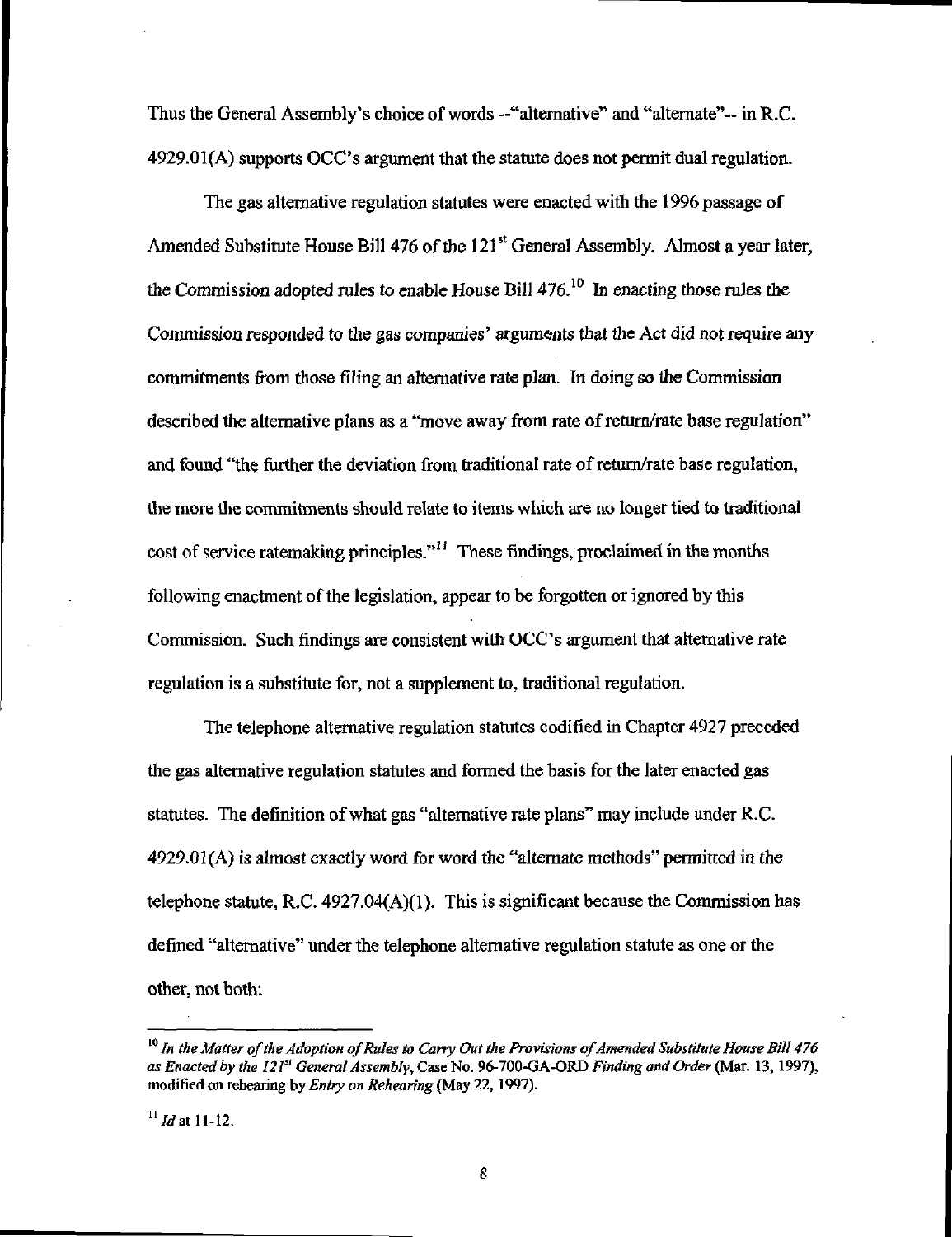Reiteratmg our finding in Case No. 00-1532-TP-COI, it should be emphasized that altemative regulation is an altemative to rate base/rate-of-retum, revenue requirements regulation. In exchange for more flexible regulation, a utility must cap basic local exchange rates. By opting for altemative regulation and foregoing its opportunity to eam the authorized retum on investments, the utility takes on additional risk while maintaining its obligations to the public. $^{12}$ 

The same reasoning, thus, should be applied to the gas altemative regulation statute, where the same definition and term "alternate" or "altemative" is used. Altemate means one or the other, not both.

The altemative rate regulation plan proposed by Vectren and being implemented by the accounting approved and sought to be continued here, permits Vectren to have the best of both worlds ~ flexibility to automatically collect rate increases from customers, which results in reduced risk for Vectren, while maintaining its opportunity to earn the authorized retum on investment. The law and Commission precedent allow one scheme for collecting charges from customers, not both. The Commission should, on this basis, dismiss Vectren's application to continue its deferral accounting and find that such accounting, which facilitates the Sales Reconciliation Rider, a cmcial component of the altemative rate plan, is unlawful and unreasonable.

 $^{12}$  In the Matter of the Application of Cincinnati Bell Telephone Company for Approval of an Alternative Form of Regulation Pursuant to Chapter 4901:1-04, Ohio Administrative Code, Case No. 04-720-TP-ALT, Finding and Order at 13 (June 30, 2004), citing its findings in In the Matter of the Commission Ordered Investigation of an Elective Altemative Regulatory Framework for Incumbent Local Exchange Companies, Case No. 00-1532-TP-COI, Opinion and Order at 27 (Dec. 6, 2001).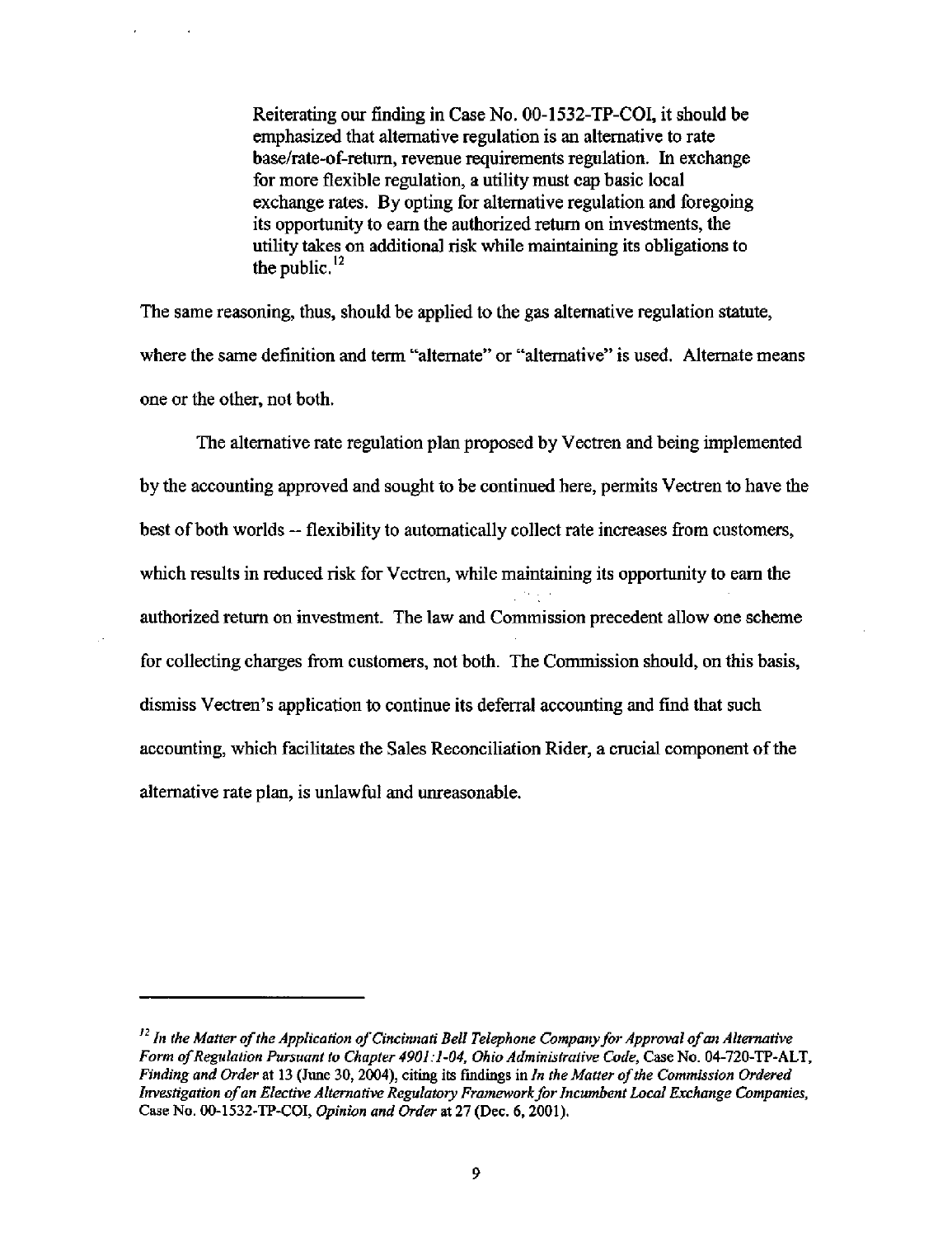C. Under the Doctrine of Res Judicata, Vectren Should be Precluded from Relitigating the Length of the Deferral Period Since That Issue Was Fully Litigated in Case No- 05-1444-GA-UNC and the Parties to the Proceeding are Identical to the Case at Bar.

In Ohio, under the doctrine of res judicata, a final judgment rendered on the merits by a court of competent jurisdiction acts as a bar to any subsequent action on the same claim or issues between the parties.<sup>13</sup> Ohio has defined res judicata as both claim preclusion (estoppel by judgement) and issue preclusion (traditionally known as collateral estoppel).<sup> $14$ </sup> Vectren's application invokes issue preclusion or collateral estoppel.

Underlying res judicata is the general public policy that seeks to confine, within a reasonable period of time, the duration of litigation, while at the same time permitting parties a fair opportunity to fully litigate and be heard in the due process sense. Additionally it is based on the notion that justice to the prevailing party requires that he or she not be burdened to maintain his or her rights a second time on account of the negligence or caprice of the defeated opponent.<sup>15</sup>

In order for collateral estoppel to apply and preclude relitigation of issues, there must be "an identity of parties and issues in the proceedings."<sup>16</sup> The Ohio Supreme Court has found that collateral estoppel applies equally to administrative hearings.<sup>17</sup> When the doctrine of collateral estoppel is applied to Vectren's application it is clear that Vectren should be precluded from relitigating, in the present application, the appropriate deferral

<sup>&</sup>lt;sup>14</sup> See Whitehead v. Gen Tel Co., 20 Ohio St. 2d 108 (1969); Krahn v. Kinney, 43 Ohio St. 3d 103, 107 (1989).

 $^{15}$  City of Cincinnati v. Emerson, 57 Ohio St. 132, 48 N.E. 667 (1987).

 $^{16}$  Beatrice Foods Co. Inc. v. Lindley, 70 Ohio St.2d 29, 35, 24 O.O.3d 68, 434 N.E.2d 727 (1982).

 $^{17}$  Office of Consumers' Counsel v. Pub. Util. Comm., 16 Ohio St.3d 9 (1985).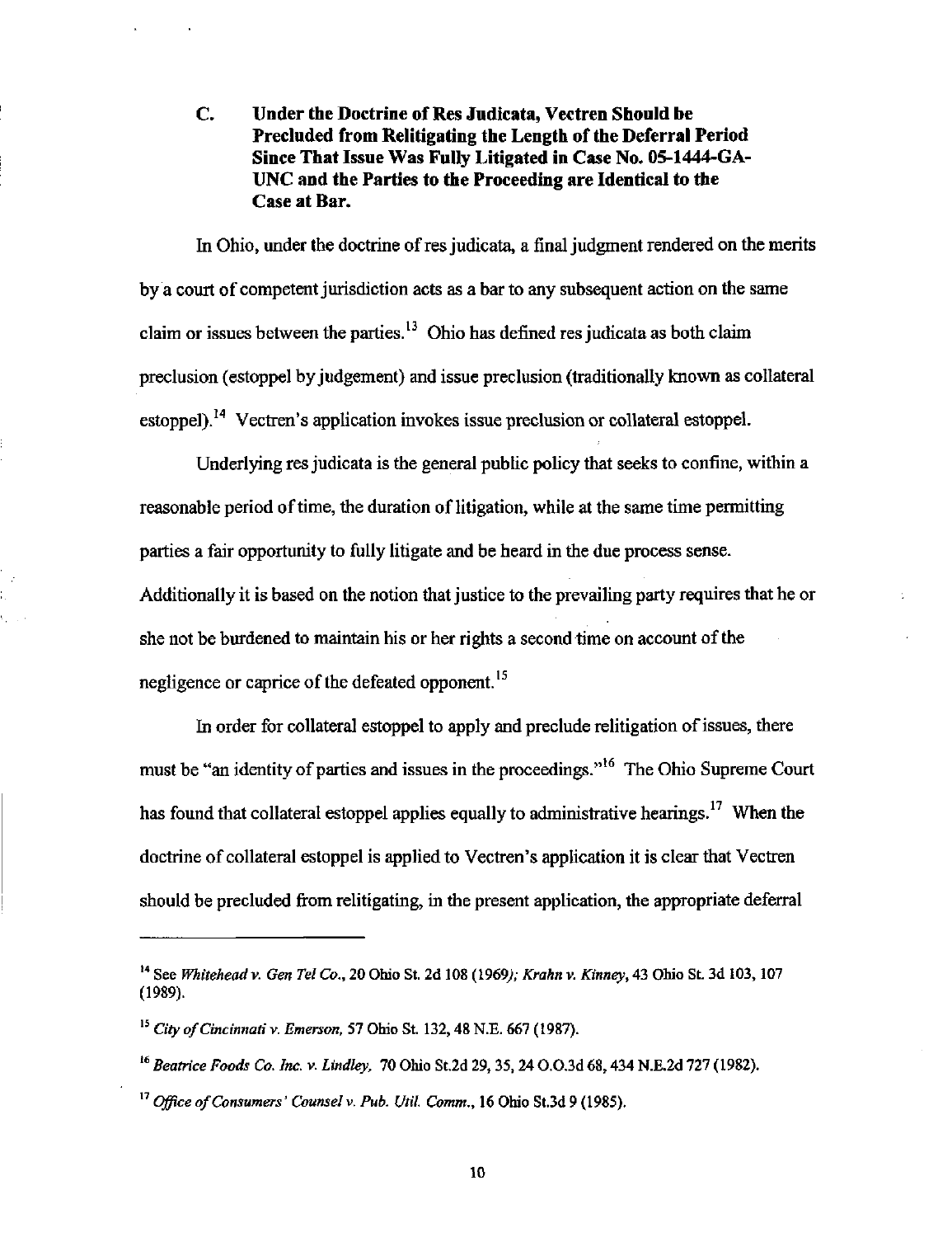period for the sales reconciliation rider. The parties to both the instant application and Case No. 05-1444 are the same. The issue of the appropriate time to permit Vectren to defer revenues is the same issue now as it was during the 05-1444 case. In Case No. 05- 1444, the Commission specifically limited the deferrals to a two-year period in order to allow parties and the Commission to further review the untested mechanism.<sup>18</sup> Now Vectren is seeking to undo and relitigate the appropriate period for deferring revenues. Vectren's application, thus, should, under the doctrine of collateral estoppel, be dismissed.

# D. Vectren's Application Should be Denied Because Vectren Failed to Properly Seek Appropriate Relief from the Supplemental Opinion and Order by Means of an Application for Rehearing.

Vectren's Application seeks to modify the Commission's Supplemental Opinion and Order. But Vectren failed to follow the statutory procedure of filing an application for rehearing. The Supplemental Opinion and Order permitted the creation of deferrals from October 1,2006 to September 30,2008 for a two year period, consistent with a pilot approach and subject to futine review by the parties and the Commission during that period.<sup>19</sup>

Under R.C. 4903.10, after an order has been made by the PUCO, any party may apply for rehearing with respect to matters determined in the proceeding. Such apphcations are to be filed within thirty days after the entry of the order. Because the deferral period was one of the matters determined in the Supplemental Opinion and

 $\mathbb{R}^{\infty}$  .

 $^{18}$  See In the Matter of the Application of Vectren Energy Delivery of Ohio, Inc. for Approval, Pursuant to Revised Code Section 4929.11 of a Tariff to Recover Conservation Expenses and Decoupling Revenues Pursuant to Automatic Adjustment Mechanisms and for Such Accounting Authority as may be Required to Defer Such Expenses and Revenues for Future Recovery Through Such Adjustment Mechanisms, Case No. 05-1444-GA-UNC Supplemental Opinion and Order at 19 (June 27,2007).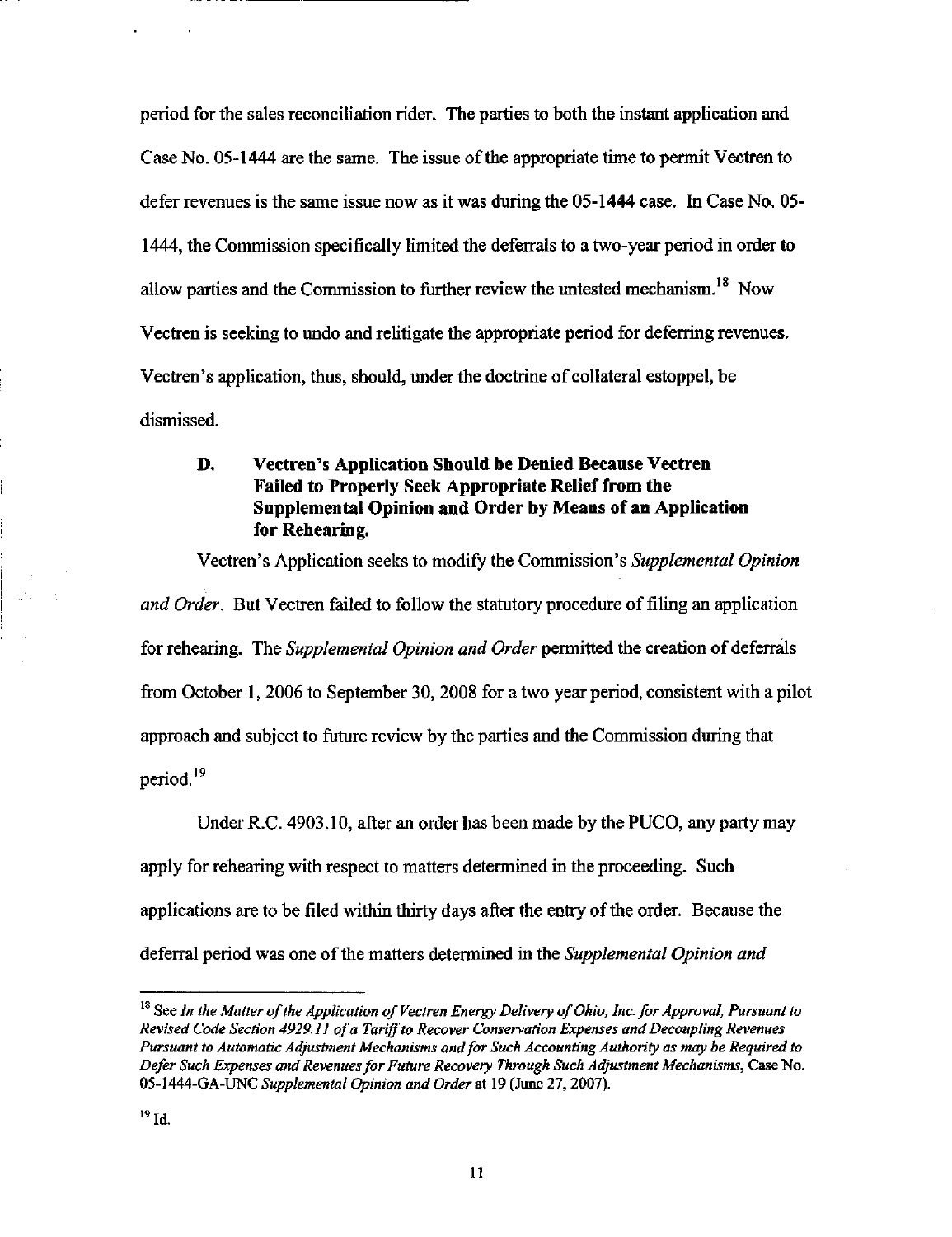Order, it was incumbent upon Vectren to seek rehearing if it deemed it necessary to seek changes to the deferral period. It did not do so as required under R.C. 4903.10 and Ohio Adm. Code 4901-1-35(A). Its failure to properly seek an application for rehearing on the period for the deferrals is grounds enough to dismiss the application.

Recent Commission precedent supports the dismissal of the current application on grounds that Vectren failed to file a proper pleading. In a recent case, the Attomey Examiner decided a similar matter where Duke Energy improperly contested an attomey examiner's procedural ruling. In an Entry issued on October 14, 2005, the Attorney Examiner set a procedural schedule for the Company's distribution rate case. Duke Energy filed a motion that requested the modification of the procedural schedule. Duke Energy's motion in that case was denied by the Attomey Examiner:

> The motion asks for reconsideration of the substance of any entry that was issued ten days before the motion was filed. CG&E cannot avoid the strictures of Rule 4901-1-15, Ohio Administrative Code (O.A.C.), by calling its filing a motion rather than an interlocutory appeal.<sup>20</sup>

The same Commission rule applies regardless of the name given to an improperly submitted pleading. Vectren failed to file the proper pleading, which was an application for rehearing, under the PUCO's rules<sup>21</sup> and Ohio law. The PUCO should deny Vectren's Application.

 $\sim 10^{11}$  ,  $\sim 10^{11}$ 

 $^{20}$  In re CG&E Distribution Rate Case, Case No. 05-59-EL-AIR, Entry at 2 (Nov. 3, 2005).

 $^{21}$  Ohio Adm. Code 4901-1-35(A).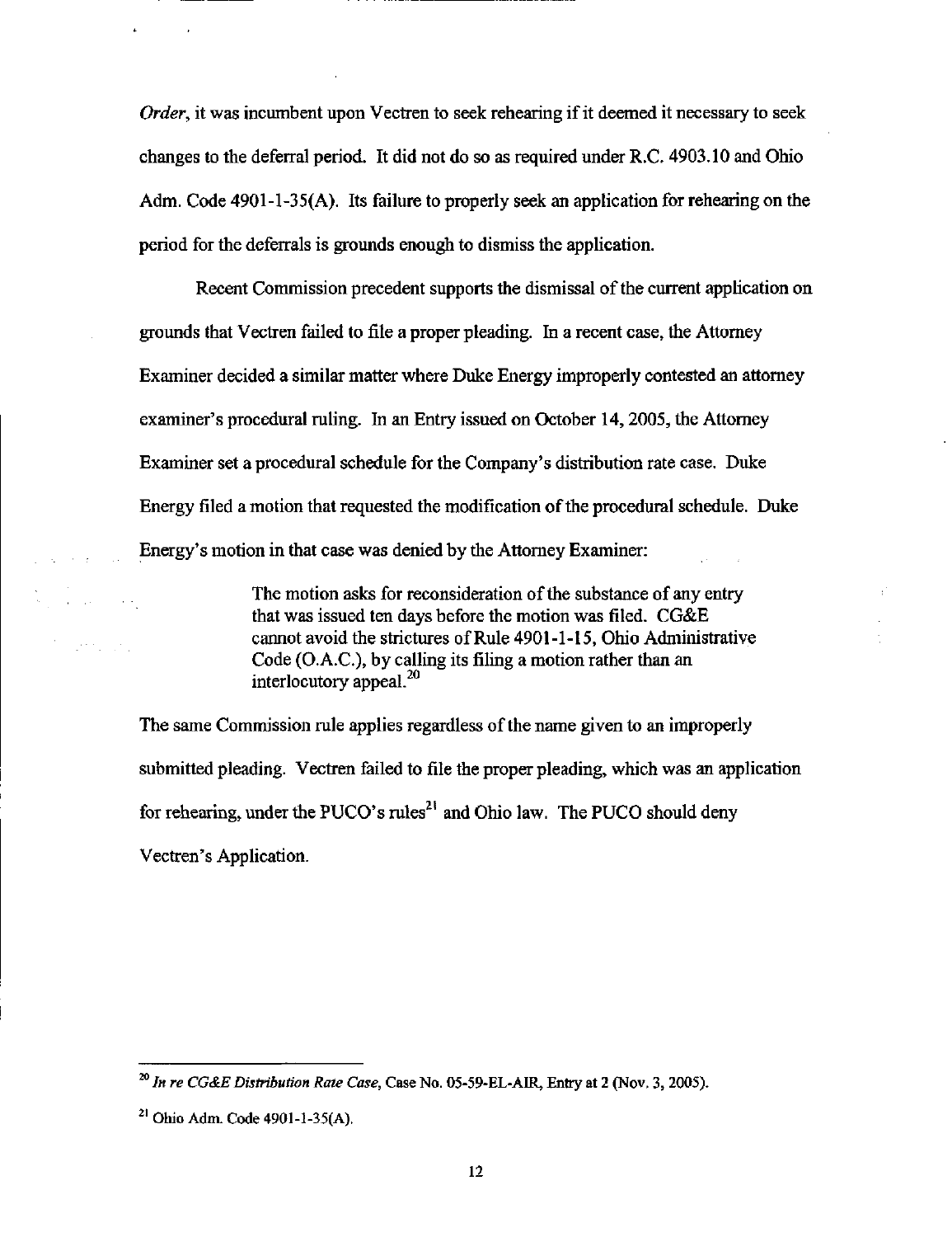#### IV. CONCLUSION

Vectren's application for continued accounting authority to create deferred revenues, to be collected as a rate increase from its customers, should be rejected by the Commission and dismissed. The Commission should put an end to the deferred accounting which has facilitated an unlawful, retroactive increase to customers' utility rates. Moreover, denial of the application will provide some consumer protection against Vectren's continued unlawful altemative regulation plan which permits it to reap the benefits of altemative regulation while being protected with an authorized rate of retum imder traditional regulation. Res judicata should be applied to preclude Vectren from reopening the PUCO's decision in Case No. 05-1444-GA-UNC which permitted deferrals for a two-year period only. Moreover, the Company should not be permitted to circumvent R.C. 4903.10 by filing an application when it failed to file an apphcation for rehearing on the Supplemental Opinion and Order. Wherefore, for the reasons stated above, the Commission should reject and dismiss Vectren's Apphcation.

Respectfully submitted,

JANINE L. MIGDEN-OSTRANDER CONSUMERS' COUNSEL

**Crady**, Counsel of Record

Joseph P. Serio Mchael E. Idzkowski ssistant Consumers' Counsel

Office of the Ohio Consumers' Counsel 10 West Broad Street, Suite 1800 Columbus, Ohio 43215-3485 614-466-8574 (Telephone) [gradv@occ.state.oh.us](mailto:gradv@occ.state.oh.us)  [serio@occ.state.oh.us](mailto:serio@occ.state.oh.us)  idzkowski@occ.state.oh,us